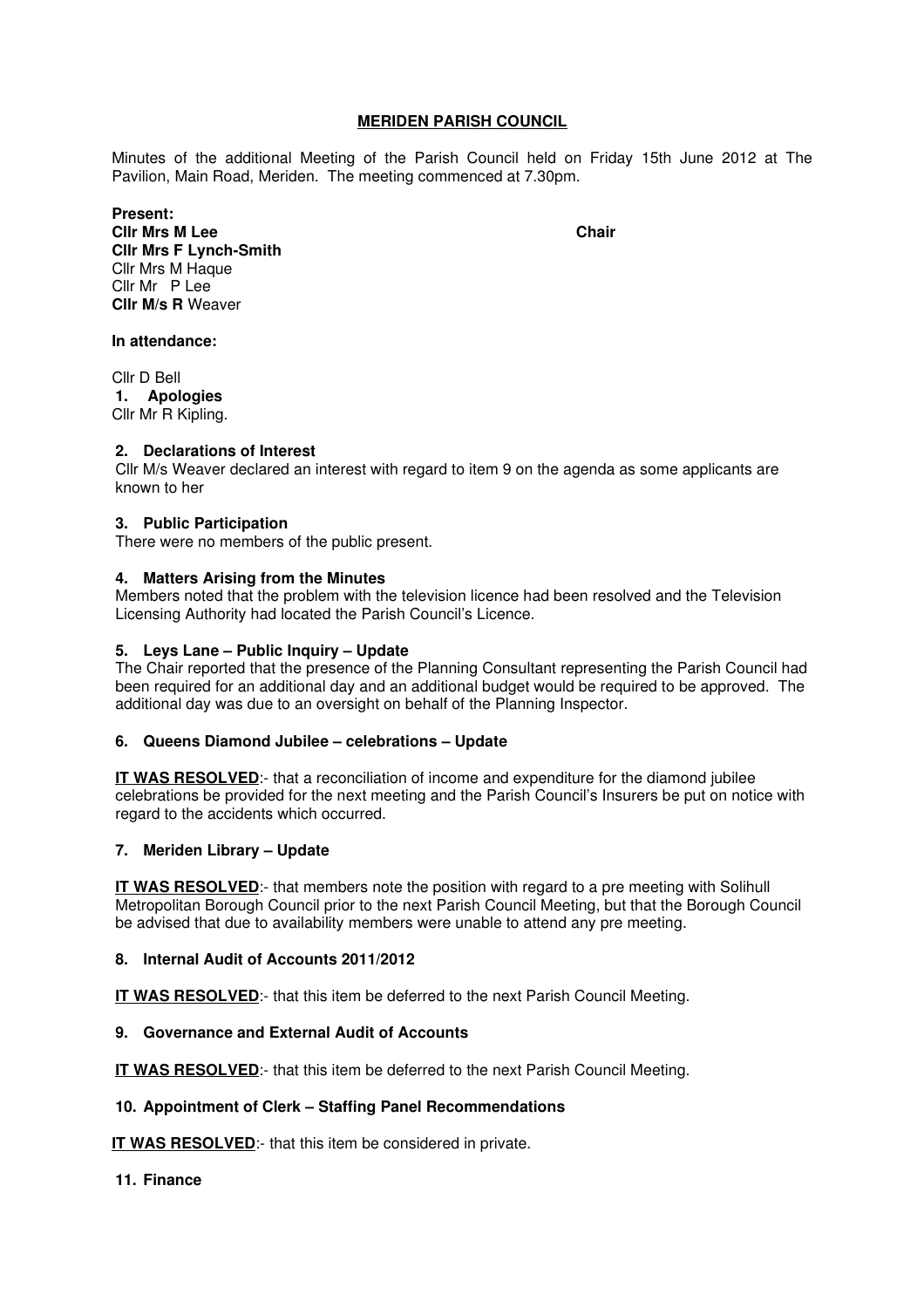|                                                                                                                                                                                                |         | <b>VAT</b> |
|------------------------------------------------------------------------------------------------------------------------------------------------------------------------------------------------|---------|------------|
| Pavilion Expenditure<br>Solihull MBC<br>Annual Water Inspection/6 monthly shower clean                                                                                                         | £207.05 | £34.51     |
| <b>Broxap Ltd</b><br>Pair of 7-a-side goal nets                                                                                                                                                | £146.57 | £24.43     |
| <b>BT</b><br>Pavilion phone                                                                                                                                                                    | £75.43  | £12.57     |
| <b>RBS Invoice Finance Ltd</b><br>(JATI LTD t/a Lindsey Teak - bench)                                                                                                                          | £407.98 | £68.00     |
| Parish Council Expenditure                                                                                                                                                                     |         |            |
| <b>BD</b> Ball<br>Grounds Maintenance - Meriden Green<br>Litter picking / emptying of bins                                                                                                     | £300.00 |            |
| AMS<br>Pavilion / cleaning / locking and unlocking park                                                                                                                                        | £720.00 |            |
| Alison Worth<br>Fees - preparation of end of year accounts<br>Members noted the comment with regard to VAT.                                                                                    | £150.00 |            |
| Payments made for Jubilee Celebrations to be ratified:-<br><b>Anker Morris Men</b><br>£100<br>Nick Bryan<br>£150<br>Nuneaton & Warks Wildlife Santuary cheque £100 (cancelled did not turn up) |         |            |

**IT WAS RESOLVED:**- that the payments presented be approved for payment.

# **12. Any Other Business**

Members noted the Invitation from Solihull Metropolitan Borough Council for the Chair and Guest to attend the Civic Service in Solihull Parish Church. The Chair confirmed she could attend the service together with Cllr Mandy Haque.

Chair : \_\_\_\_\_\_\_\_\_\_\_\_\_\_\_\_\_\_\_\_\_\_\_\_\_\_\_\_\_\_\_\_\_\_\_\_\_\_\_\_\_

Date: \_\_\_\_\_\_\_\_\_\_\_\_\_\_\_\_\_\_\_\_\_\_\_\_\_\_\_\_\_\_\_\_\_\_\_\_\_\_\_\_\_